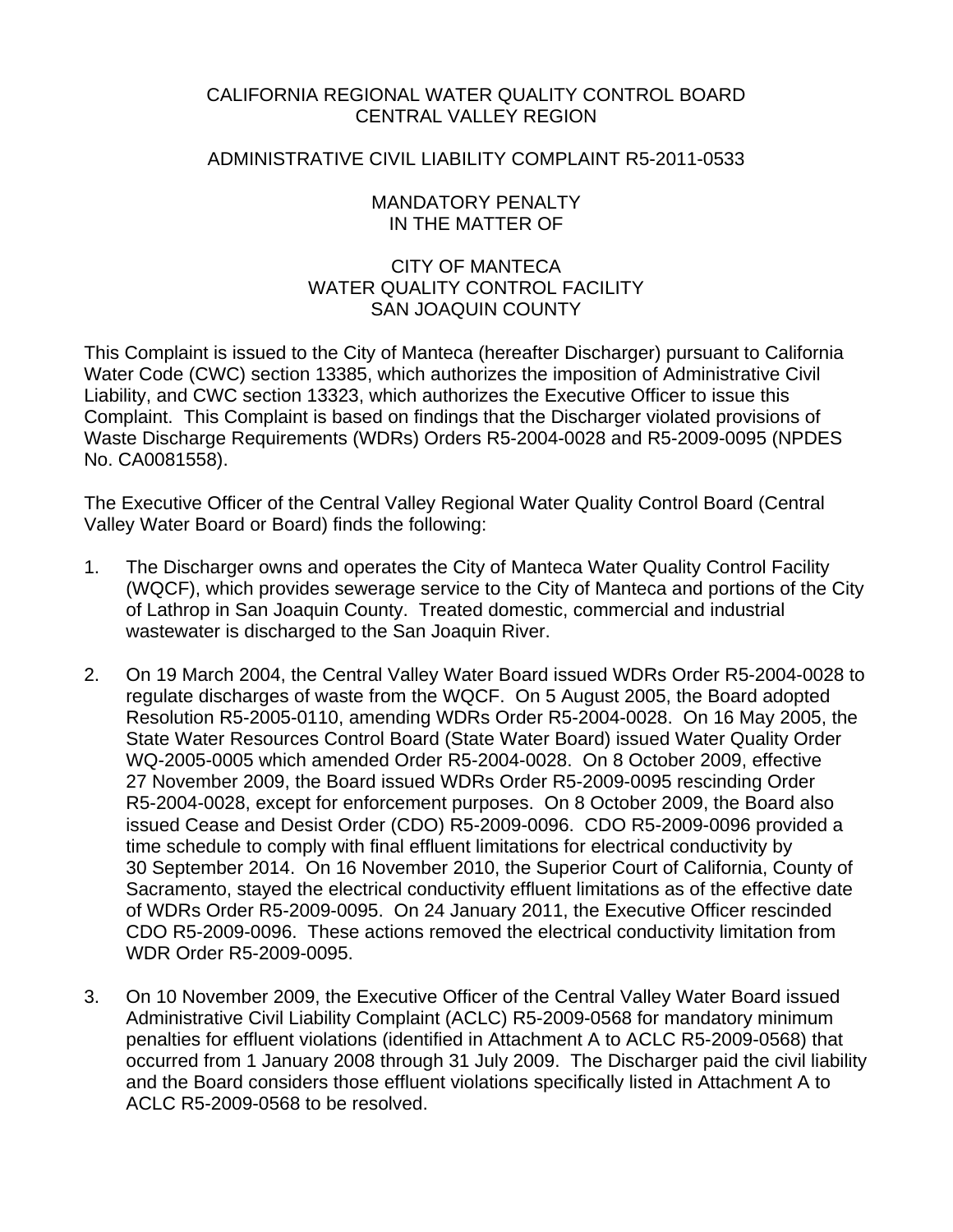- 4. This Complaint addresses administrative civil liability for effluent violations that occurred during the period from 1 August 2009 through 30 November 2010. These violations are specifically identified in Attachment A to this Complaint as subject to mandatory minimum penalties. Attachment A to this Complaint is attached hereto and incorporated herein by this reference.
- 5. On 26 January 2011, Central Valley Water Board staff issued the Discharger a draft Record of Violations. The Discharger responded on 11 February 2011 and agreed with the violations.
- 6. CWC section 13385(h) and (i) require assessment of mandatory penalties and state, in part, the following:

CWC section 13385(h)(1) states:

Notwithstanding any other provision of this division, and except as provided in subdivisions (j), (k), and (l), a mandatory minimum penalty of three thousand dollars (\$3,000) shall be assessed for each serious violation.

CWC section 13385 (h)(2) states:

For the purposes of this section, a "serious violation" means any waste discharge that violates the effluent limitations contained in the applicable waste discharge requirements for a Group II pollutant, as specified in Appendix A to Section 123.45 of Title 40 of the Code of Federal Regulations, by 20 percent or more or for a Group I pollutant, as specified in Appendix A to Section 123.45 of Title 40 of the Code of Federal Regulations, by 40 percent or more.

CWC section 13385 subdivision (i)(1) states, in part:

Notwithstanding any other provision of this division, and except as provided in subdivisions  $(i)$ ,  $(k)$ , and  $(l)$ , a mandatory minimum penalty of three thousand dollars (\$3,000) shall be assessed for each violation whenever the person does any of the following four or more times in any period of six consecutive months, except that the requirement to assess the mandatory minimum penalty shall not be applicable to the first three violations:

- A) Violates a waste discharge requirement effluent limitation.
- B) Fails to file a report pursuant to Section 13260.
- C) Files an incomplete report pursuant to Section 13260.
- D) Violates a toxicity effluent limitation contained in the applicable waste discharge requirements where the waste discharge requirements do not contain pollutant-specific effluent limitations for toxic pollutants.
- 7. CWC section 13323 states, in part:

Any executive officer of a regional board may issue a complaint to any person on whom administrative civil liability may be imposed pursuant to this article. The complaint shall allege the act or failure to act that constitutes a violation of law, the provision authorizing civil liability to be imposed pursuant to this article, and the proposed civil liability.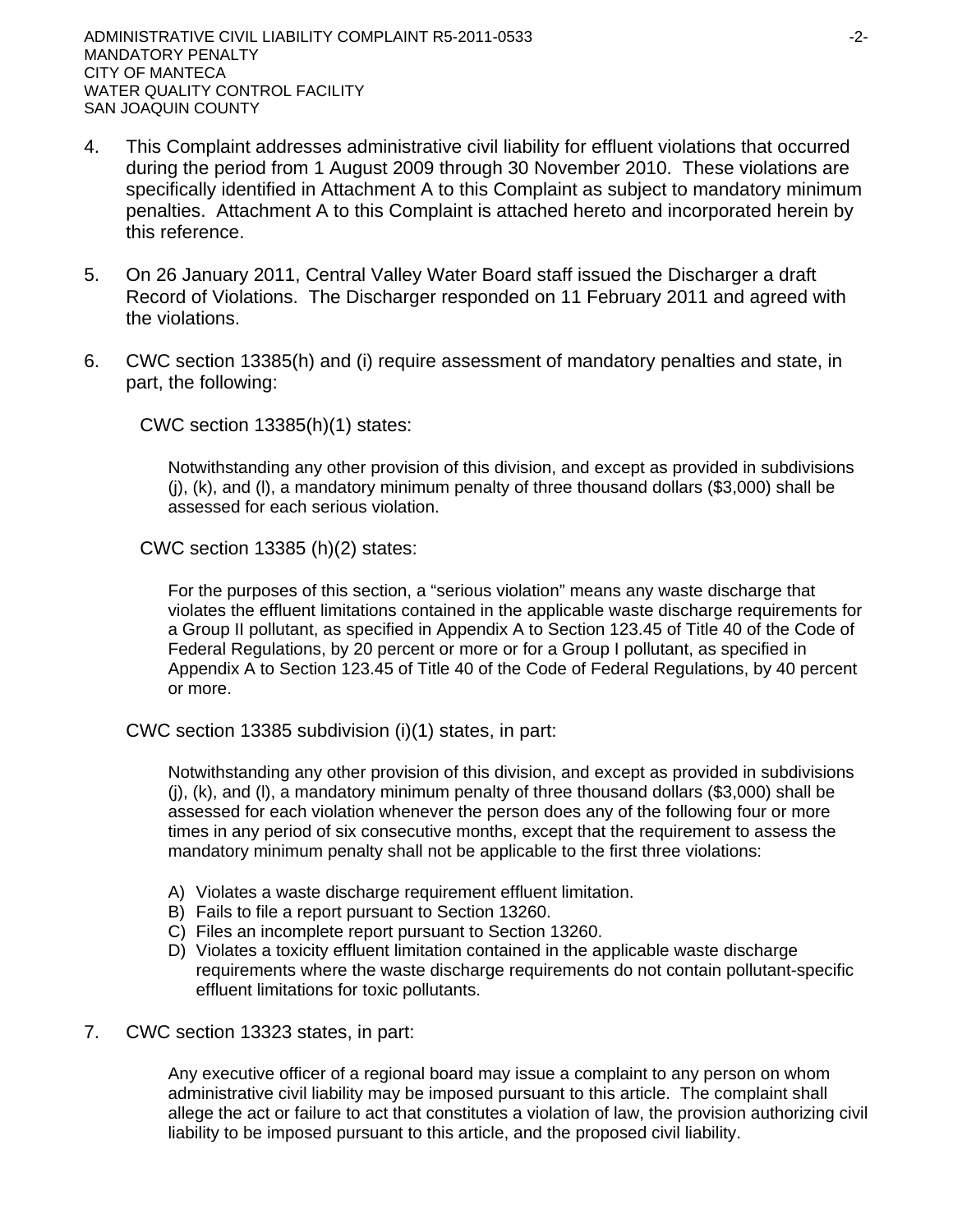- 8. WDRs Order R5-2009-0095 Final Effluent Limitations IV.A.1.a, include, in part, the following effluent limitations:
	- a. Effective immediately, the discharger shall maintain compliance with the following limitations at Discharge Point No. 001…:

|                       | Units | <b>Effluent Limitations</b> |        |              |               |                |
|-----------------------|-------|-----------------------------|--------|--------------|---------------|----------------|
| <b>Parameter</b>      |       | Average<br>Average          |        | Maximum      | Instantaneous | Instantaneous  |
|                       |       | <b>Monthly</b>              | Weekly | <b>Daily</b> | Maximum       | <b>Minimum</b> |
| Ammonia, (Total as N) | ma/L  | $\boldsymbol{\Lambda}$      | $- -$  | 3.4          | $-$           | $-$            |

### **Table 6. Effluent Limitations (9.87 mgd)**

- 9. According to the Discharger's self-monitoring reports, the Discharger committed one (1) serious Group I violation of the above effluent limitations contained in WDRs Order R5-2009-0095 during the period beginning 1 August 2009 and ending 30 November 2010 as identified in Attachment A. This violation is defined as serious because the measured concentration of a Group I constituent exceeded the maximum prescribed level in WDRs Order R5-2009-0095 by 40 percent or more. The mandatory minimum penalty for this serious violation is **three thousand dollars (\$3,000)**.
- 10. According to the Discharger's self-monitoring reports, the Discharger committed one (1) non-serious violation of the above effluent limitations contained in Order R5-2009-0095 during the period beginning 1 August 2009 and ending 30 November 2010 as identified in Attachment A. The non-serious violation is not subject to mandatory penalties under CWC section 13385 subdivision (i)(1) because this violation was not preceded by three or more similar violations within a six-month period.
- 11. The total amount of the mandatory penalty assessed for the cited effluent violations is **three thousand dollars (\$3,000).** As stated herein, a detailed list of the cited effluent violations is included in Attachment A. This Complaint addresses administrative civil liability for violations that are specifically identified in Attachment A as subject to mandatory minimum penalties.
- 12. Issuance of this Administrative Civil Liability Complaint to enforce CWC Division 7, Chapter 5.5 is exempt from the provisions of the California Environmental Quality Act (Pub. Resources Code section 21000 et seq.), in accordance with California Code of Regulations, title 14, section 15321(a)(2).

# **THE DISCHARGER IS HEREBY GIVEN NOTICE THAT:**

- 1. The Executive Officer of the Central Valley Water Board proposes that the Discharger be assessed an Administrative Civil Liability in the amount of **three thousand dollars (\$3,000)**.
- 2. A hearing on this matter will be held at the Central Valley Water Board meeting scheduled on **8/9/10 June 2011**, unless the Discharger does one of the following by **13 April 2011**: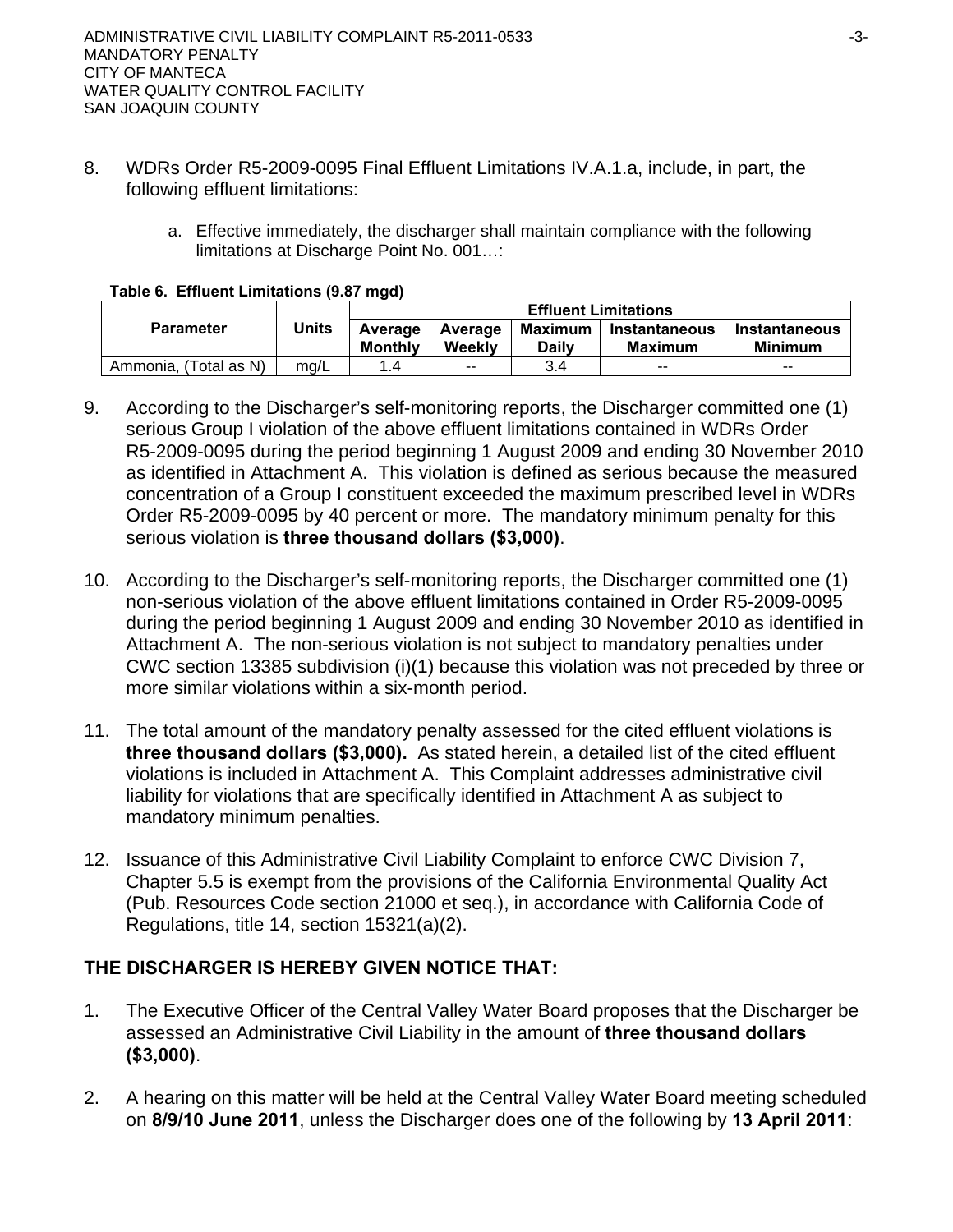- a) Waives the hearing by completing the attached form (checking off the box next to Option 1) and returning it to the Central Valley Water Board, along with payment for the proposed civil liability of **three thousand dollars (\$3,000)**; or
- b) The Central Valley Water Board agrees to postpone any necessary hearing after the Discharger requests to engage in settlement discussions by checking off the box next to Option #2 on the attached form, and returns it to the Board along with a letter describing the issues to be discussed; or
- c) The Central Valley Water Board agrees to postpone any necessary hearing after the Discharger requests a delay by checking off the box next to Option #3 on the attached form, and returns it to the Board along with a letter describing the issues to be discussed.
- 3. If a hearing on this matter is held, the Central Valley Water Board will consider whether to affirm, reject, or modify the proposed Administrative Civil Liability, or whether to refer the matter to the Attorney General for recovery of judicial civil liability.
- 4. If this matter proceeds to hearing, the Executive Officer reserves the right to amend the proposed amount of civil liability to conform to the evidence presented, including but not limited to, increasing the proposed amount to account for the costs of enforcement (including staff, legal and expert witness costs) incurred after the date of the issuance of this Complaint through completion of the hearing.

 Original signed by Frederick Moss for PAMELA C. CREEDON, Executive Officer

> 14 March 2011 DATE

Attachment A: Record of Violations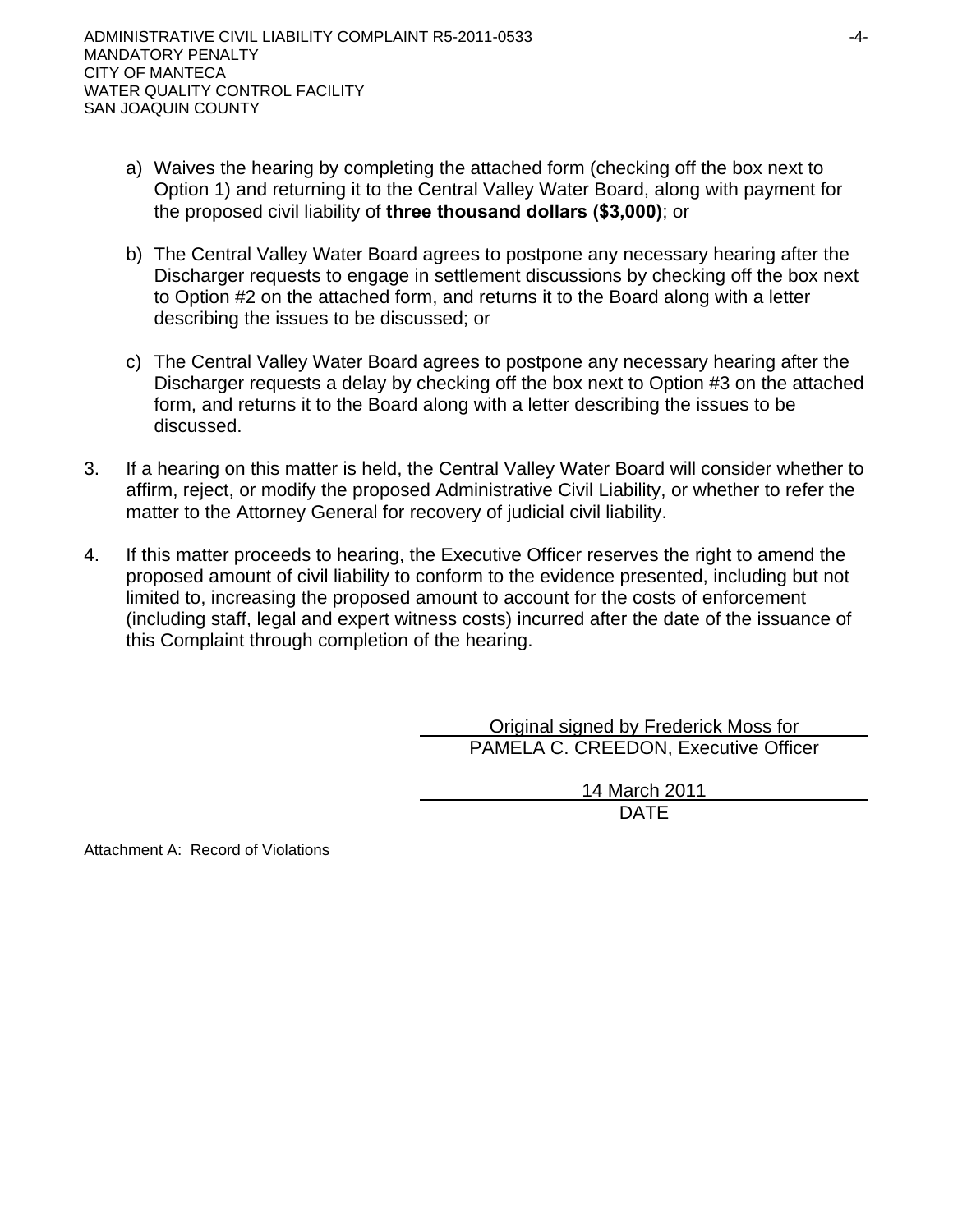#### **WAIVER FORM FOR ADMINISTRATIVE CIVIL LIABILITY COMPLAINT**

By signing this waiver, I affirm and acknowledge the following:

I am duly authorized to represent the City of Manteca (hereafter Discharger) in connection with Administrative Civil Liability Complaint R5-2011-0533 (hereafter Complaint). I am informed that California Water Code section 13323, subdivision (b), states that, "a hearing before the regional board shall be conducted within 90 days after the party has been served. The person who has been issued a complaint may waive the right to a hearing."

#### **□** *(OPTION 1: Check here if the Discharger waives the hearing requirement and will pay in full.)*

- a. I hereby waive any right the Discharger may have to a hearing before the Central Valley Water Board.
- b. I certify that the Discharger will remit payment for the proposed civil liability in the full amount of **three thousand dollars (\$3,000)** by check that references "ACL Complaint R5-2011-0533" made payable to the *State Water Pollution Cleanup and Abatement Account*. Payment must be received by the Central Valley Water Board by **13 April 2011**.
- c. I understand the payment of the above amount constitutes a proposed settlement of the Complaint, and that any settlement will not become final until after a 30-day public notice and comment period. Should the Central Valley Water Board receive significant new information or comments during this comment period, the Central Valley Water Board's Executive Officer may withdraw the complaint, return payment, and issue a new complaint. I also understand that approval of the settlement will result in the Discharger having waived the right to contest the allegations in the Complaint and the imposition of civil liability.
- d. I understand that payment of the above amount is not a substitute for compliance with applicable laws and that continuing violations of the type alleged in the Complaint may subject the Discharger to further enforcement, including additional civil liability.

**□** *(OPTION 2: Check here if the Discharger waives the 90-day hearing requirement in order to engage in settlement discussions***.)** I hereby waive any right the Discharger may have to a hearing before the Central Valley Water Board within 90 days after service of the complaint, but I reserve the ability to request a hearing in the future. I certify that the Discharger will promptly engage the Central Valley Water Board Prosecution Team in settlement discussions to attempt to resolve the outstanding violation(s). By checking this box, the Discharger requests that the Central Valley Water Board delay the hearing so that the Discharger and the Prosecution Team can discuss settlement. It remains within the discretion of the Central Valley Water Board to agree to delay the hearing. Any proposed settlement is subject to the conditions described above under "Option 1."

**□** *(OPTION 3: Check here if the Discharger waives the 90-day hearing requirement in order to extend the hearing date and/or hearing deadlines. Attach a separate sheet with the amount of additional time requested and the rationale.)* I hereby waive any right the Discharger may have to a hearing before the Central Valley Water Board within 90 days after service of the complaint. By checking this box, the Discharger requests that the Central Valley Water Board delay the hearing and/or hearing deadlines so that the Discharger may have additional time to prepare for the hearing. It remains within the discretion of the Central Valley Water Board to approve the extension.

(Print Name and Title)

(Signature)

(Date)